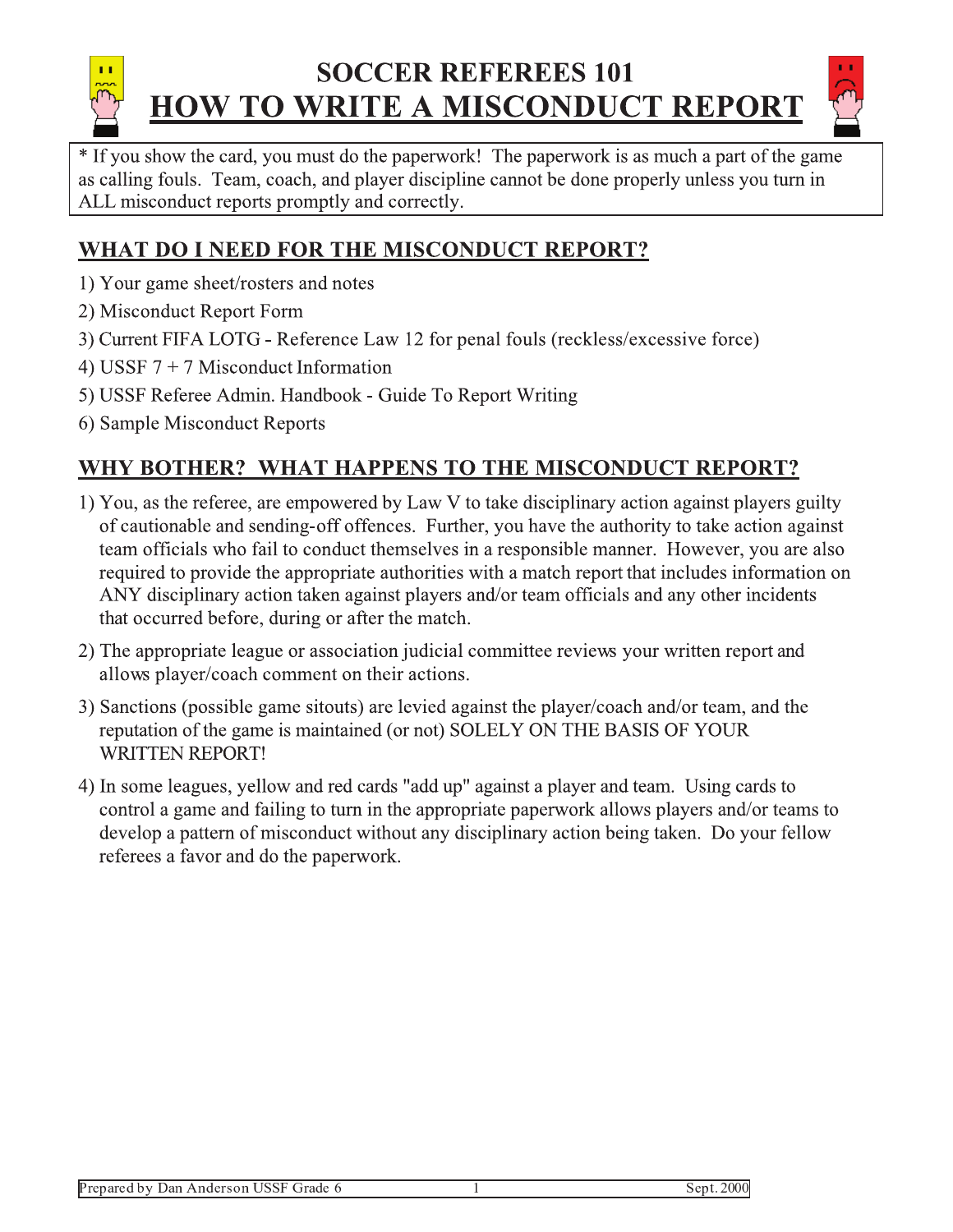

### **SOCCER REFEREES 101 HOW TO WRITE A MISCONDUCT REPORT**



**HOW DO I WRITE A PROPER MISCONDUCT REPORT?** All misconduct reports consist of two sections - the fill-in-the-blank (who/what/where/when) section and the freestyle description of the incident. The misconduct report should give a clear, concise account of the incident. Well presented reports make it easier for a disciplinary committee to clearly picture what happened and arrive at a just decision. You are the "eyes and ears" of the disciplinary committee and your report must reflect only information related to the incident.

Excerpts from USSF REFEREE GUIDE TO REPORT WRITING - Report preparation begins with accurate game information, player identification and the technical classification of the offense.

#### **REMEMBER THE ABCs - Accurate, Brief, Clear**

- 1) Be **ACCURATE** in reporting the incident avoid confusing or conflicting statements. Make sure the stated offense matches the incident described. Double-check the player information
- 2) Be BRIEF you are required to report only the incident leading to the caution or sending off. Information about the state of the playing surface or climatic conditions should be included ONLY if you feel they play a part in the incident described.
- 3) Be CLEAR stick rigidly to a description of the incident, e.g. a kick in the groin, a punch in the face, etc.; it is not for you to pass judgment. The Disciplinary Committee will make a judgment from the information you provide.

In the presentation of your report, try to make sure that what you write is legible, correctly spelled and punctuated. It is often wise to seek approval of what you have written from a more experienced colleague.

**BASIC (Fill-in-blank) INFORMATION** - All misconduct reports require the basic game / referee / player / team information. Always get complete game rosters before the game from both teams. It is a good practice to get a players last name when showing the appropriate card. For coaches, it is good practice to determine the head coach and note their name on the game roster BEFORE the game.

Game Date, Time, Location League / Division Home/Visiting Team Name & Number Offending Player Name, #, and Team Affiliation Referee name, contact information, and assignor name

**OFFENSE VS. INCIDENT** - You must differentiate between the "offense" and the "incident" when making a report. The "offense" is a classification according to the laws of the game of a player's misconduct (ref. the USSF  $7 + 7$  Misconduct Information); the "incident" is what the player actually did at the time he committed the offense.

Your report must also make clear:

- \* The time at which the incident took place and how long it lasted.
- \* Whether it had any consequences and, if so, of what nature
- \* Where it took place using a field diagram to establish location, if necessary
- \* As referee, your position and distance from the incident
- \* Whether the ball was in play or not
- \* If a player was fouled, the part of the body that was struck
- \* Whether the player received medical treatment. Do not state any personal medical opinions.

 $\overline{2}$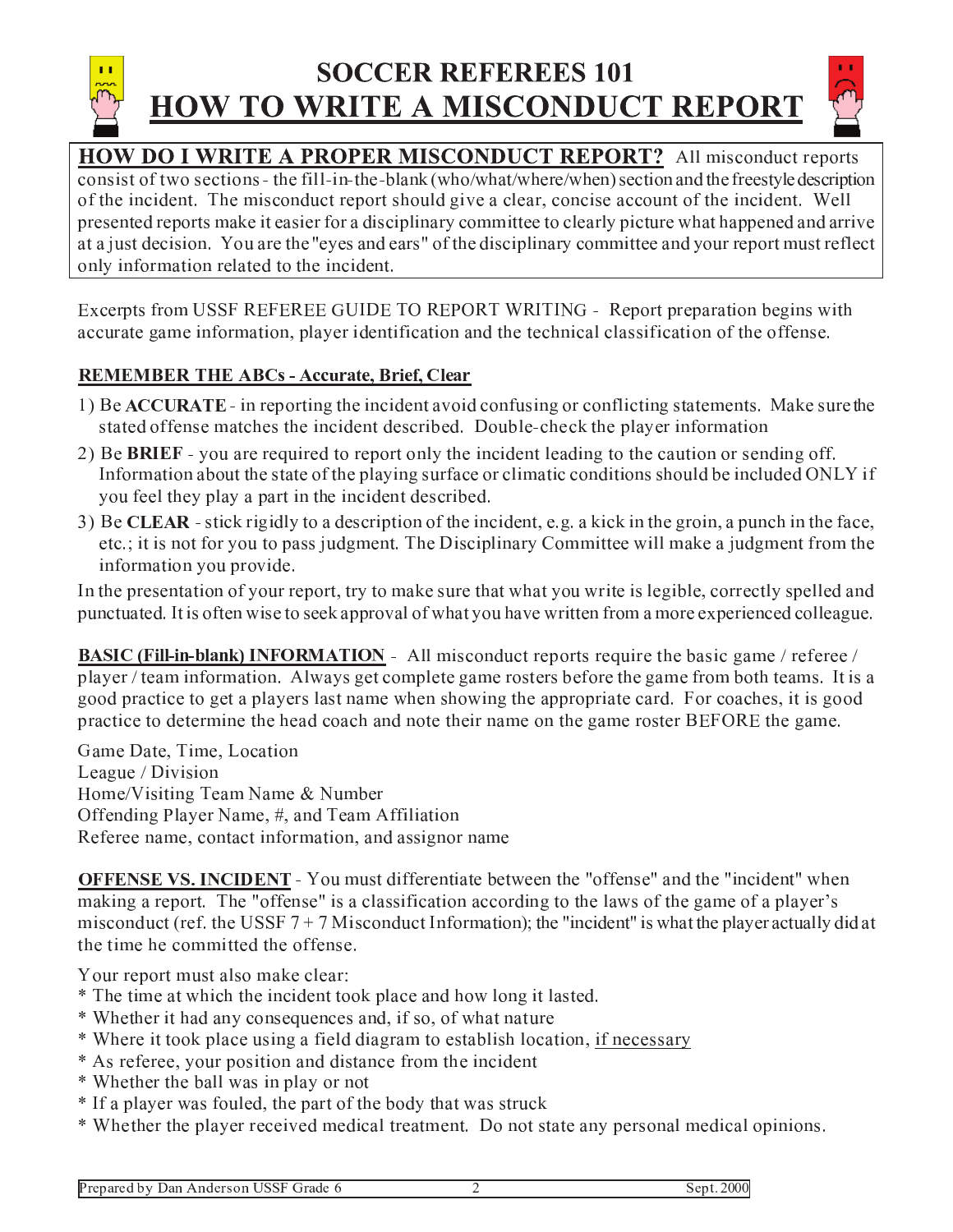

## USSF 7 + 7 MISCONDUCT INFORMATION



#### **7 CAUTIONABLE OFFENSES** - A player is cautioned and shown the yellow card if they commit any of the following seven (7) offenses:

#### 1. Unsporting Behavior (UB)

- a. Commits a penal foul in a reckless manner
- b. Commits a penal foul while tackling for the ball from behind
- c. Commits a tactical foul designed to interfere with or impede an opposing team's attacking play
- d. Commits an act deemed by the referee as bringing the game into disrepute (e.g., aggressive attitude, inflammatory behavior, or taunting)
- e. Pushes or holds (including holding the opponent's uniform) to interfere with opponent's attacking play
- f. Handles the ball deliberately to interfere with an opponent's attacking play
- g. Handles the ball deliberately to score a goal
- h. Fakes an injury or exaggerates the seriousness of an injury
- i. Fakes a foul (dives) or exaggerates the severity of the foul
- j. Interferes with or prevents the goalkeeper from releasing the ball from his hands into play
- k. Unfairly distracts or impedes an opponent performing a throw-in
- 1. Verbally distracts an opponent during play or at a restart
- m. If identified as the kicker, engages in unfair deception while taking a penalty kick
- n. Changes jerseys with the goalkeeper during play or without the referee's permission
- o. Engages in trickery to circumvent the Gk.'s limitation on handling a ball played from a teammate's foot

#### 2. Dissent by word or action (DT)

- a. Verbally or through action disputes or shows contempt for an official's decision
- b. GK leaves the penalty area to engage an official in debate regarding a decision

#### 3. Persistently Infringes the Laws of the Game (PI)

- a. Repeatedly commits fouls or participates in a pattern of fouls directed at an opponent
- b. Violates Law 14 again, having previously been warned
- c. Fails to start or restart play properly or promptly, having previously been warned
- d. If playing as goalkeeper, wastes time, having previously been warned or penalized for this behavior

#### 4. Delays the Restart of play(DR)

- a. Kicks or throws the ball away or holds the ball to prevent a free kick restart by an opponent
- b. Kicks or throws the ball away or holds the ball to prevent a throw-in or corner kick by an opponent
- c. Fails to restart play after being so instructed by the referee
- d. Excessively celebrates a goal
- e. Fails to return to the field upon conclusion of the midgame break, fails to perform a kick-off when signaled by the referee, or fails to be in a correct position for a kick-off

#### 5. Fails to respect the Required Distance when play is restarted with a corner kick/free kick (FRD)

- a. Does not retire at least ten yards away from an opponent's free kick
- b. Does not retire at least ten yards away from an opponent's corner kick

#### 6. Enters or re-enters the field of play without the referee's permission (E)

- a. Illegally returning to the field having previously been substituted
- b. After a player at fault is instructed to leave the field to correct his equipment
- c. After a player leaves the field for an injury
- d. After a player leaves the field for bleeding or blood on the uniform
- e. Illegally entering the field as a substitute without having received a signal to do so from the referee

#### 7. Deliberately Leaves the field of play without the referee's permission (L)

- a. Leaves the field to place an opponent in an offside position
- b. Leaves the field other than through the normal course of play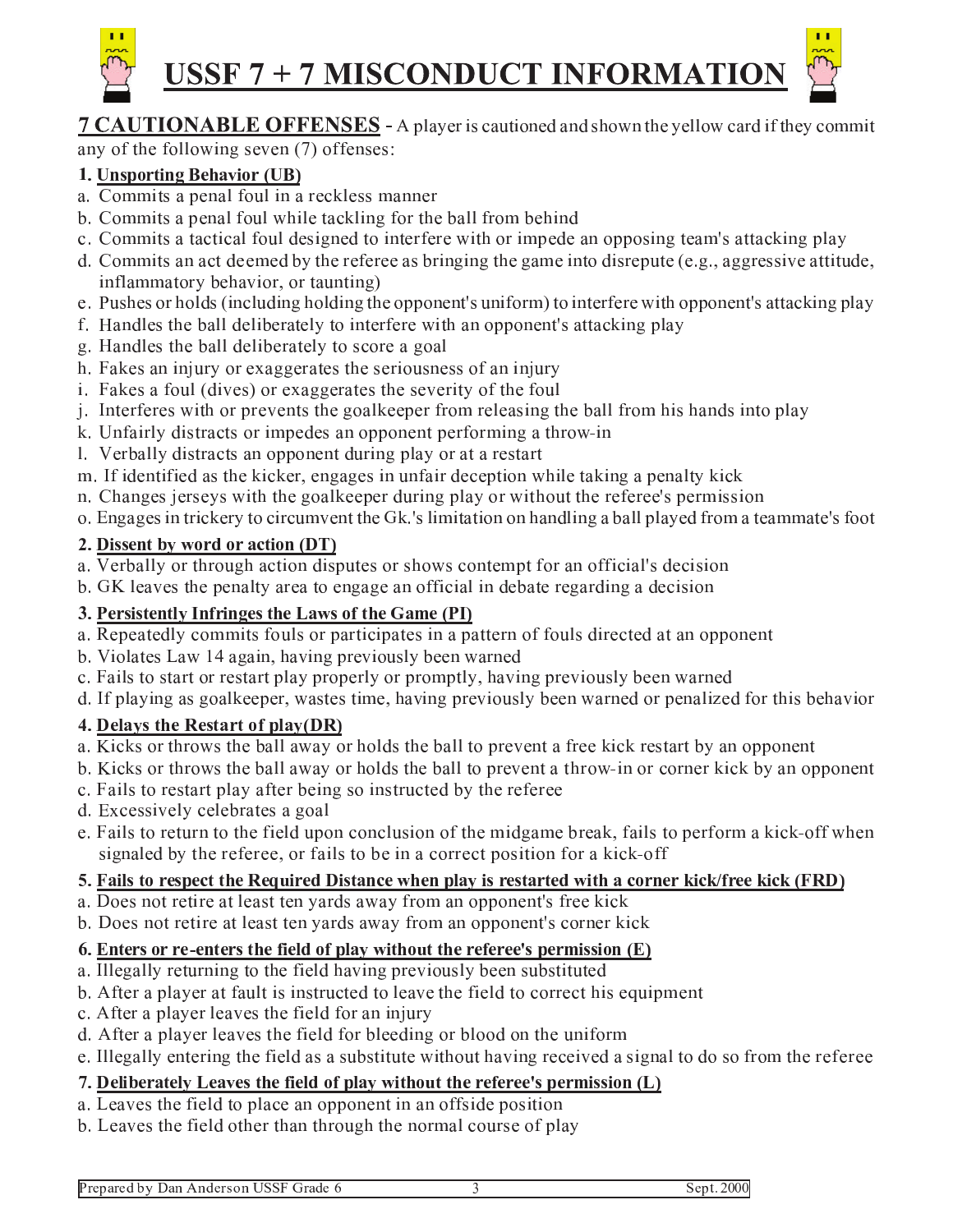

# USSF 7 + 7 MISCONDUCT INFORMATION



From USSF Advice To Referees - Soccer is a tough, combative, contact sport where the contest to gain possession of the ball should nonetheless be fair and sporting. Serious Foul Play and the related offense of Violent Conduct are strictly forbidden. They violate the Spirit of the Game and the referee must respond to them by stringently applying the Laws of the Game: sending-off (players) or dismissal (nonplayers).

Referees must be particularly vigilant regarding offenses which are too severe for a caution and which include one or more of the following additional elements:

- Retaliation / Tackling from behind / One or both feet, with cleats showing, above the ground  $\bullet$
- Violent or excessive force / No chance of playing the ball  $\bullet$

Such offenses are completely unacceptable to the Spirit of the Game, the enjoyment of spectators, the education of youth players, and the safety of the players themselves. All violations of the Law that meet these criteria must be called (stopping play or applying advantage) and the appropriate card shown.

**7 SENDING-OFF OFFENSES** - A player is sent off and shown the red card if they commit any of the following seven (7) offenses:

- **1. Serious Foul Play (SFP)** It is serious foul play when a player uses violence (excessive force; formerly defined as "disproportionate and unnecessary strength") when challenging for the ball on the field against an opponent. There can be no serious foul play against a teammate, the referee, an assistant referee, a spectator, etc.
- 2. Violent Conduct  $(VC)$  It is violent conduct when a player (or substitute) is guilty of aggression towards an opponent (when they are not contesting for the ball) or towards any other person (one of his teammates, the referee, an assistant referee, a spectator, etc.). The ball can be in or out of play. The aggression can occur either on or off the field of play.

#### 3. Spits at an opponent or any other person (S)

- 4. Denies the opposing team a goal or an obvious Goal-scoring opportunity by deliberately handling the ball (this does not apply to the goalkeeper within his own penalty area) (DGH)
- 5. Denies an obvious Goal-scoring opportunity to an opponent moving towards the player's goal by an offense punishable by a Free kick or a penalty kick (DGF)

The referee must consider five criteria when deciding whether or not the conditions during an infringement of Law 12 constituted an obvious goalscoring opportunity:

- $\mathbf{L}$ The direction of play (player must be moving toward opponents' goal, not toward goal line or corner).
- II. The proximity of the ball (could the player have reached it to play it?).
- III. The location and number of opponents able to participate immediately (one or none between the player and the goal, in addition to the opponent infringing Law 12).
- IV. The location of the foul (farther from goal, the less likely an obvious goalscoring opportunity existed).
- V. There was a reasonable chance for a shot (not a definite goal, but at least a chance to shoot).

Even if all these criteria are met, it is still the judgment and opinion of the referee that determines if the event was an obvious goalscoring opportunity.

- 6. Uses offensive, insulting or Abusive Language and/or gestures (AL) The referee should judge offensive, insulting, or abusive language according to its content (the specific words or actions used), the extent to which the language can be heard by others beyond the immediate vicinity of the player, and whether the language is directed at officials, opponents, or teammates.
- 7. Receives a Second Caution in the same match (2CT) A player who receives a second caution must be shown the yellow card for the second caution and must then be shown the red card for the sendingoff offense. Each offense requires a separate misconduct report.

Prepared by Dan Anderson USSF Grade 6